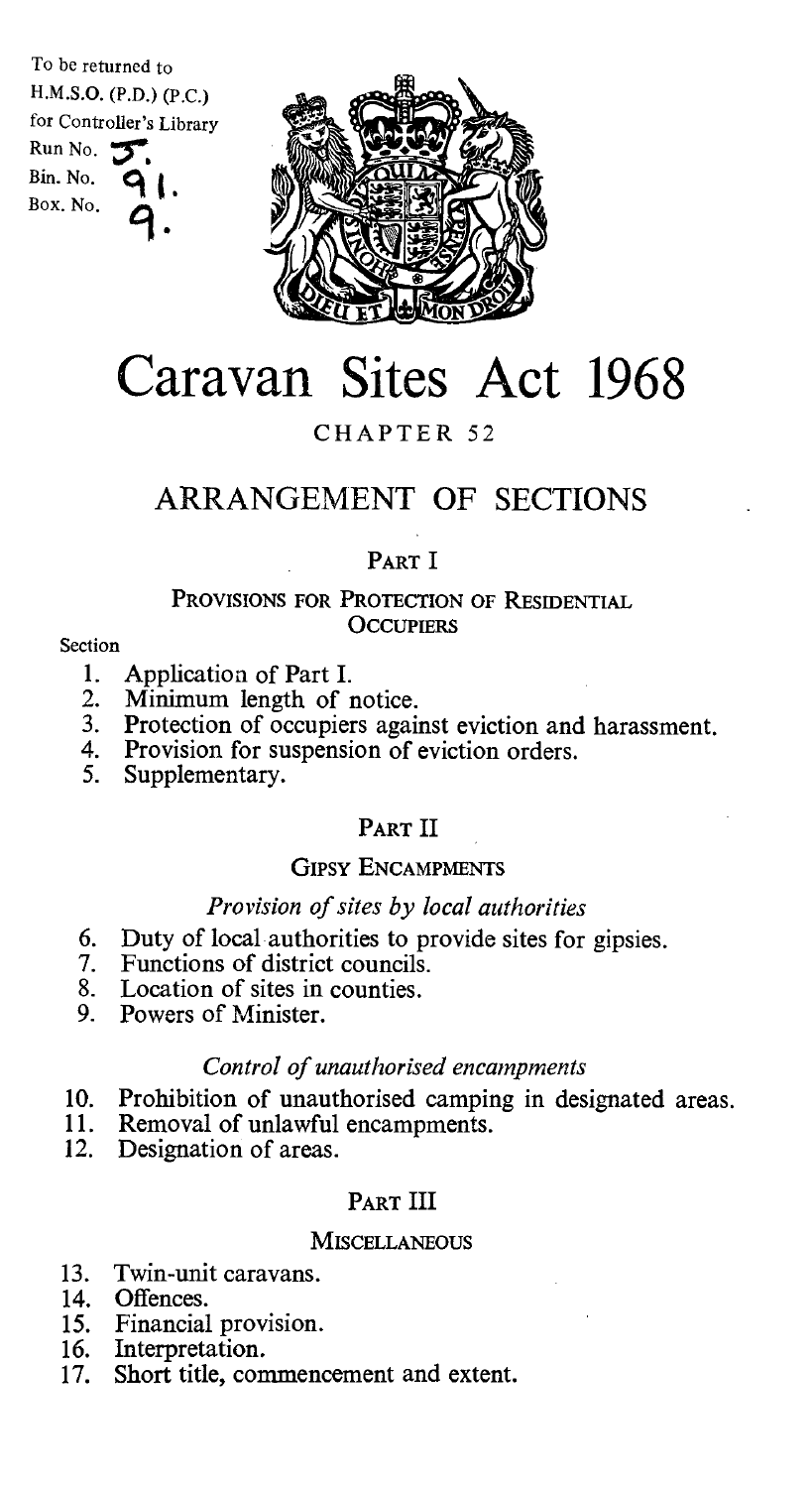## ELIZABETH II



1968 CHAPTER 52

An Act to restrict the eviction from caravan sites of occupiers of caravans and make other provision for the benefit of such occupiers; to secure the establishment of such sites by local authorities for the use of gipsies and other persons of nomadic habit, and control in certain areas the unauthorised occupation of land by such persons; to amend the definition of "caravan" in Part I of the Caravan Sites and Control of Development Act 1960; and for purposes connected with the<br>matters aforesaid. [26th July 1968] matters aforesaid.

E IT ENACTED by the Queen's most Excellent Majesty, by and with the advice and consent of the Lords Spiritual and Temporal, and Commons, in this present Parliament assembled, and by the authority of the same, as follows:—

#### PART I

#### PROVISIONS FOR PROTECTION OF RESIDENTIAL **OCCUPIERS**

1.-(1) This Part of this Act applies in relation to any licence Application or contract (whether made before or after the passing of this of Part I. Act) under which a person is entitled to station a caravan on a protected site (as defined by subsection (2) below) and occupy it as his residence, or to occupy as his residence a caravan stationed on any such site; and any such licence or contract is in this Part referred to as a residential contract, and the person so entitled as the occupier.

(2) For the purposes of this Part of this Act a protected site is any land in respect of which a site licence is required under Part I of the Caravan Sites and Control of Development Act 1960 c. 62. 1960 or would be so required if paragraph 11 of Schedule 1 to

 $A<sub>2</sub>$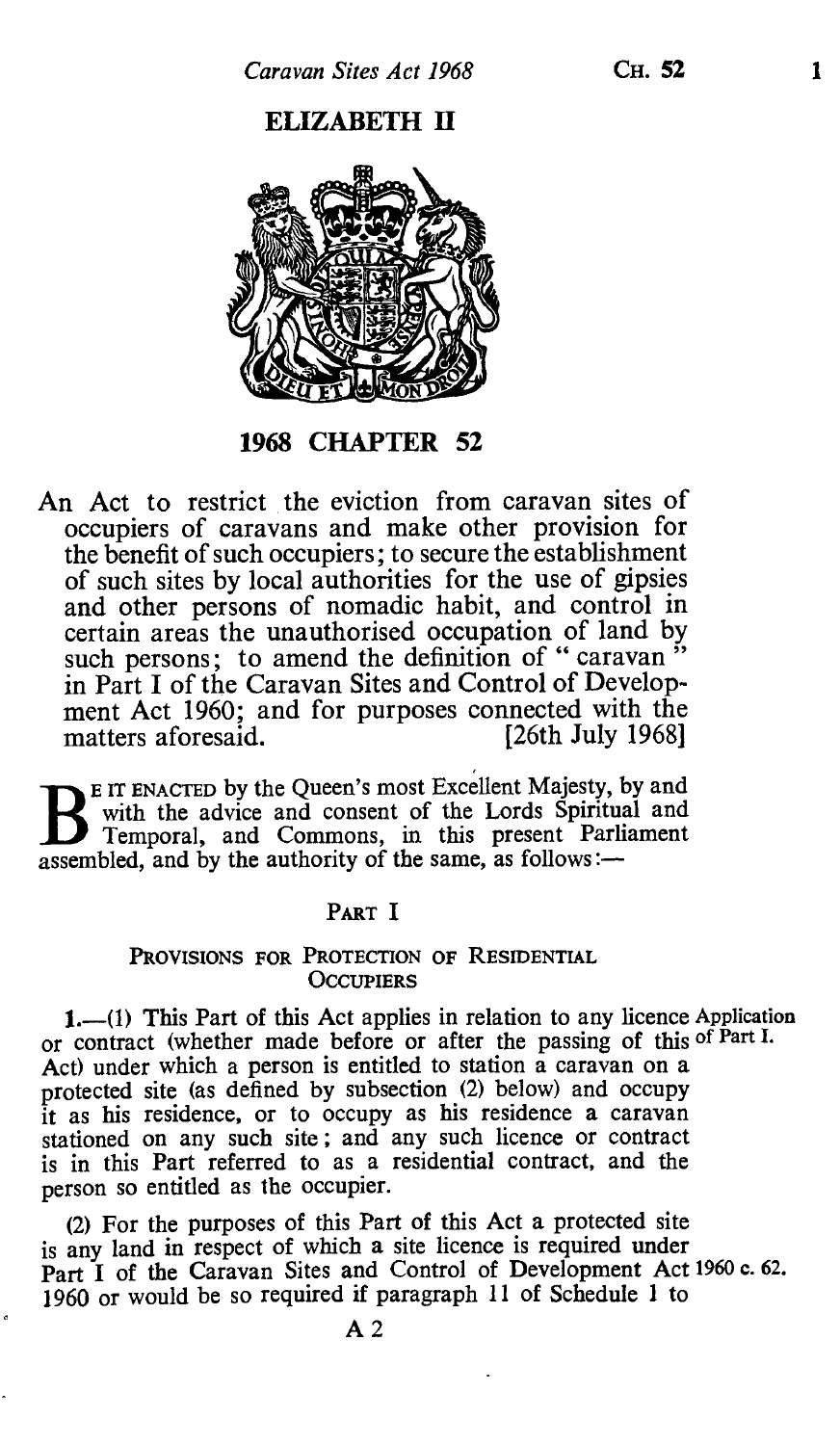PART I that Act (exemption of land occupied by local authorities) were omitted, not being land in respect of which the relevant planning permission or site licence—

(a) is expressed to be granted for holiday use only ; or

(b) is otherwise so expressed or subject to such conditions that there are times of the year when no caravan may be stationed on the land for human habitation.

(3) References in this Part of this Act to the owner of a protected site are references to the person who is or would apart from any residential contract be entitled to possession of the land.

2. In any case where a residential contract is determinable by notice given by either party to the other, a notice so given shall be of no effect unless it is given not less than four weeks before the date on which it is to take effect.

3.—(1) Subject to the provisions of this section, a person shall be guilty of an offence under this section-

- (a) if, during the subsistence of a residential contract, he unlawfully deprives the occupier of his occupation on the protected site of any caravan which the occupier is entitled by the contract to station and occupy, or to occupy, as his residence thereon ;
- (b) if, after the expiration or determination of a residential contract, he enforces, otherwise than by proceedings in the court, any right to exclude the occupier from the protected site or from any such caravan, or to remove or exclude any such caravan from the site ;
- (c) if, whether during the subsistence or after the expiration or determination of a residential contract, with intent to cause the occupier-

(i) to abandon the occupation of the caravan or remove it from the site, or

(ii) to refrain from exercising any right or pursuing any remedy in respect thereof,

he does acts calculated to interfere with the peace or comfort of the occupier or persons residing with him, or persistently withdraws or withholds services or facilities reasonably required for the occupation of the caravan as a residence on the site.

(2) References in this section to the occupier include references to the person who was the occupier under a residential contract which has expired or been determined and, in the case of the

length of notice.

Minimum

Protection of occupiers against eviction and harassment.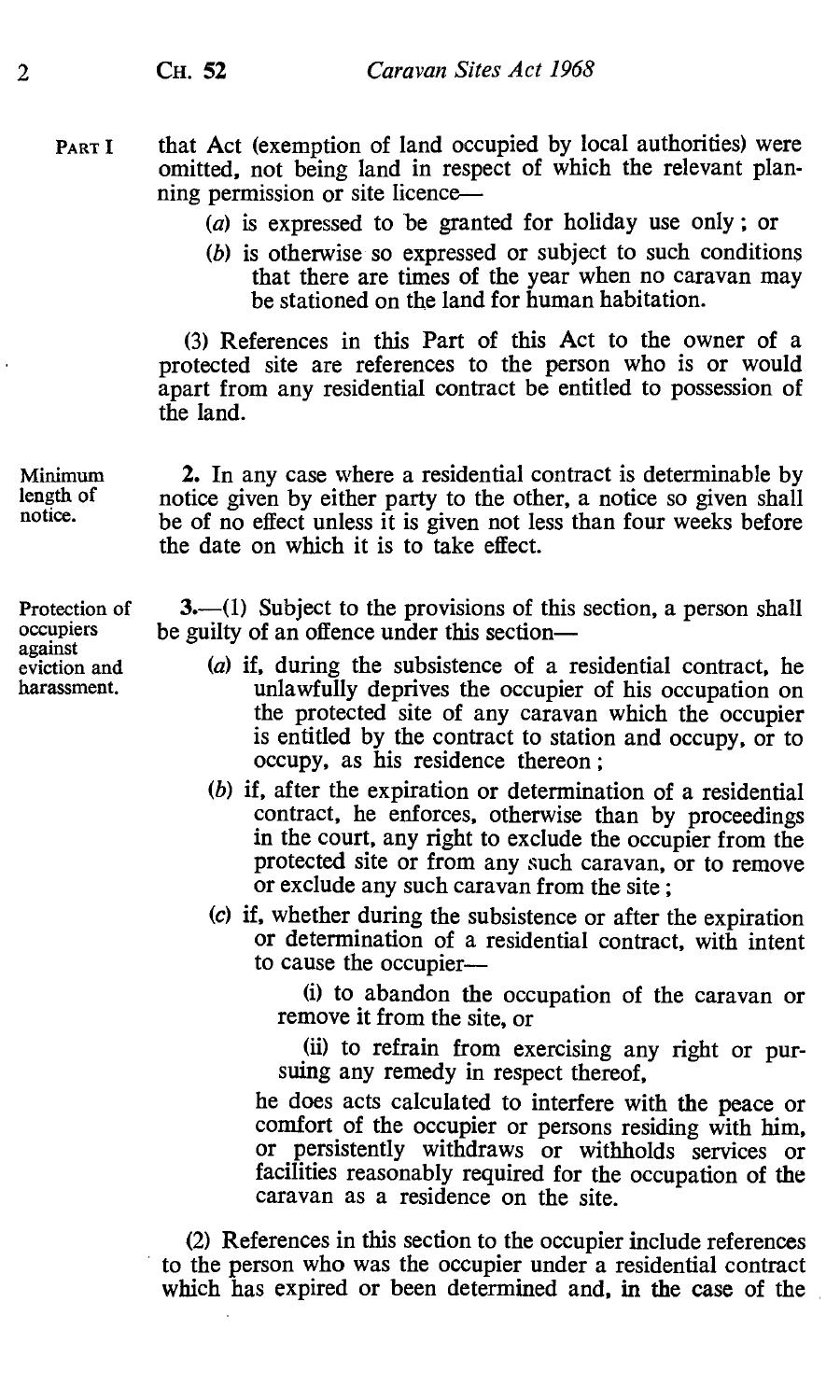death of the occupier (whether during the subsistence or after PART I the expiration or determination of the contract), to any person then residing with the occupier being-

- (a) the widow or widower of the occupier ; or
- (b) in default of a widow or widower so residing, any member of the occupier's family.

(3) A person guilty of an offence under this section shall, without prejudice to any liability or remedy to which he may be subject in civil proceedings, be liable on summary conviction-

- (a) in the case of a first offence, to a fine not exceeding £100 ;
- (b) in the case of a second or subsequent offence, to a fine not exceeding £500 or to imprisonment for a term not exceeding six months, or to both.

(4) In proceedings for an offence under paragraph (a) or (b) of subsection (1) of this section it shall be a defence to prove that the accused believed, and had reasonable cause to believe, that the occupier of the caravan had ceased to reside on the site.

(5) Nothing in this section applies to the exercise by any person of a right to take possession of a caravan of which he is the owner, other than a right conferred by or arising on the expiration or determination of a residential contract, or to anything done pursuant to the order of any court.

4.-(1) If in proceedings by the owner of a protected site Provision for the court makes an order for enforcing in relation thereto any suspension of such right as is mentioned in paragraph  $(b)$  of subsection (1) of section 3 of this Act, the court may (without prejudice to any power apart from this section to postpone the operation or suspend the execution of an order, and subject to the following provisions of this section) suspend the enforcement of the order for such period not exceeding twelve months from the date of the order as the court thinks reasonable.

(2) Where the court by virtue of this section suspends the enforcement of an order, it may impose such terms and conditions, including conditions as to the payment of rent or other periodical payments or of arrears of such rent or payments, as the court thinks reasonable.

(3) The court may from time to time, on the application of either party, extend, reduce or terminate the period of suspension ordered by virtue of this section, or vary any terms or conditions imposed thereunder, but shall not extend the period of suspension for more than twelve months at a time.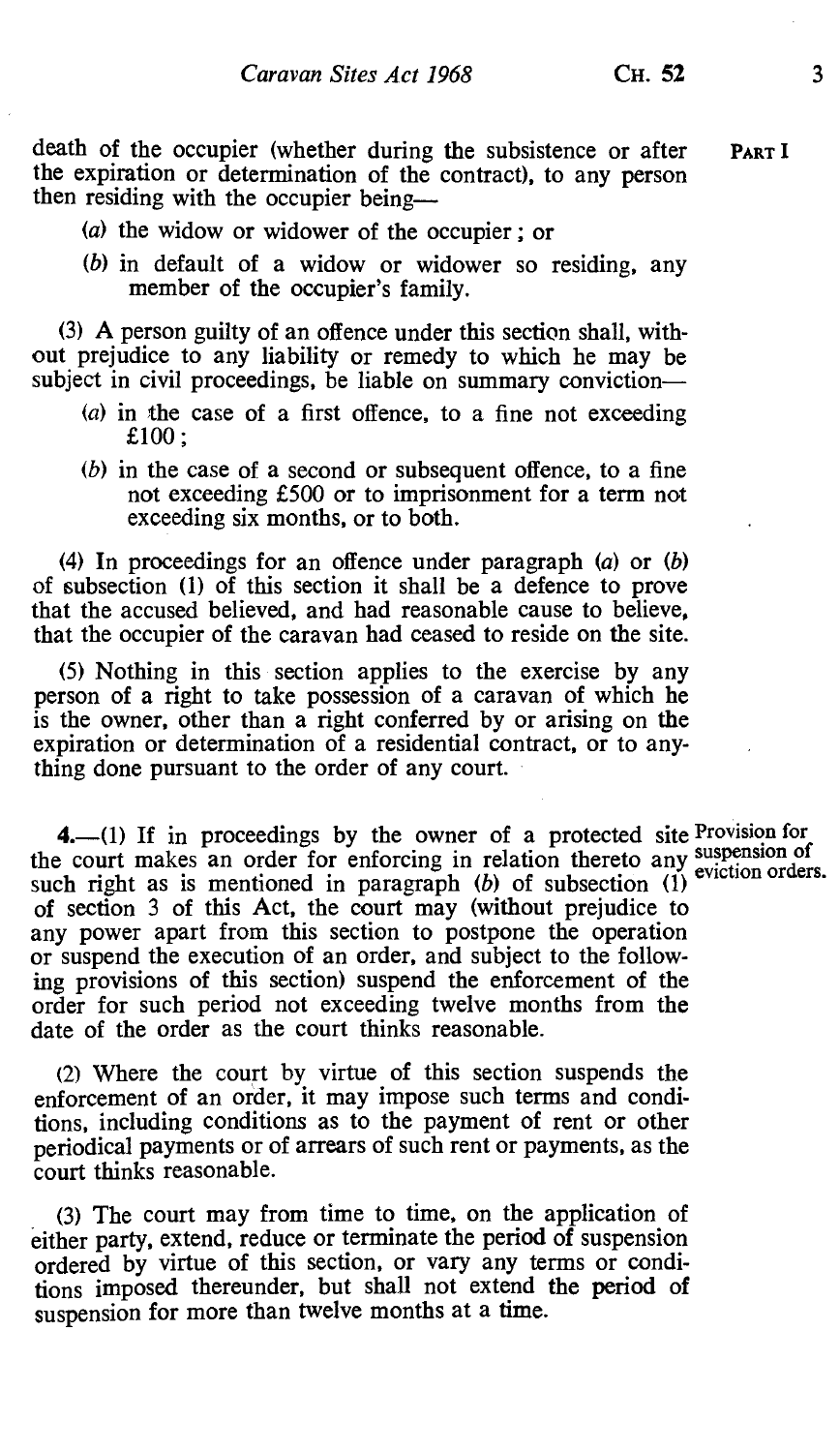PART I (4) In considering whether or how to exercise its powers under this section, the court shall have regard to all the circumstances, and in particular to the questions-

- (a) whether the occupier of the caravan has failed, whether before or after the expiration or determination of the relevant residential contract, to observe any terms or conditions of that contract, any conditions of the site licence, or any reasonable rules made by the owner for the management and conduct of the site or the maintenance of caravans thereon ;
- (b) whether the occupier has unreasonably refused an offer by the owner to renew the residential contract or make another such contract for a reasonable period and on reasonable terms ;
- (c) whether the occupier has failed to make reasonable efforts to obtain elsewhere other suitable accommodation for his caravan (or, as the case may be, another suitable caravan and accommodation for it).

(5) Where the court makes such an order as is mentioned in subsection (1) of this section but suspends the enforcement of that order by virtue of this section, the court shall make no order for costs unless it appears to the court, having regard to the conduct of the owner or of the occupier, that there are special reasons for making such an order.

(6) The court shall not suspend the enforcement of an order by virtue of this section in the following cases, namely-

- (a) where the proceedings are taken by a local authority 1960 c. 62. within the meaning of section 24 of the Caravan Sites and Control of Development Act 1960;
	- (b) where no site licence under Part I of that Act is in force in respect of the site ;

and where a site licence in respect of the site is expressed to expire at the end of a specified period, the period for which enforcement may be suspended by virtue of this section shall not extend beyond the expiration of the licence.

Supplemen-  $5$ ,  $-(1)$  In this Part of this Act "the court" means the tary. county court; and any powers of a county court in such proceedings as are mentioned in subsection (1) of section 4 of this Act may be exercised with the leave of the judge by any registrar of the court, except in so far as rules of court otherwise provide.

> (2) The power of the court under section 4 of this Act to suspend the enforcement of an order shall extend to any order made but not executed before the commencement of this Part of this Act.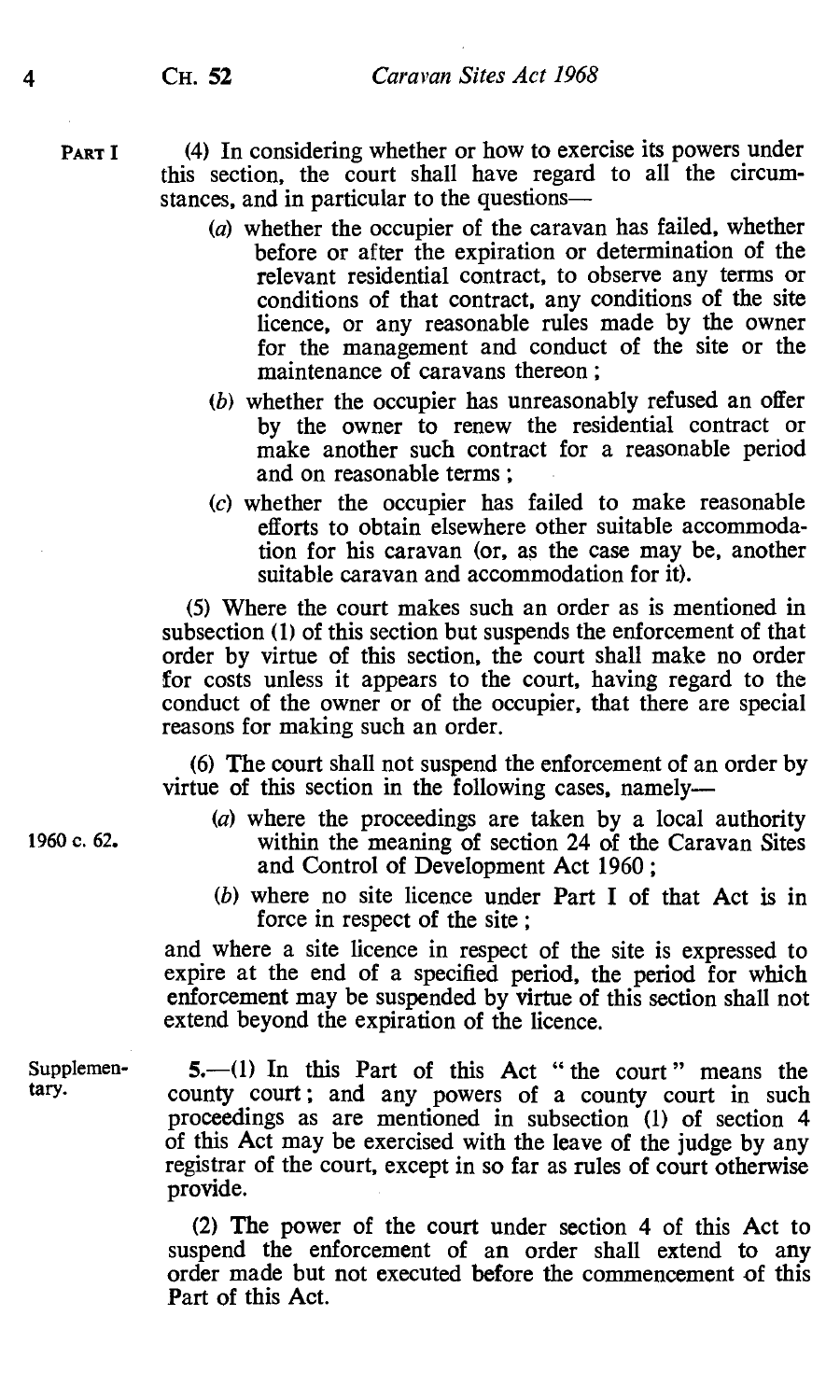(3) Nothing in this Part of this Act shall affect the operation PART I of section 13 of the Compulsory Purchase Act 1965.  $\frac{1}{965}$  c. 56

,(4) Subsection (1) of section 12 of the Caravan Sites and 1960 c. 62. Control of Development Act 1960 (power of site occupier to take possession and terminate a licence or tenancy in case of contravention of section 1 of that Act) shall have effect subject to the foregoing provisions of this Part of this Act.

(5) Part III of the Rent Act 1965 (protection against harass. 1965 c. 75. ment and eviction without due process of law) shall not apply to any premises being a caravan stationed on a protected site.

#### PART II

#### GIPSY ENCAMPMENTS

#### Provision of sites by local authorities

 $6.$ —(1) Subject to the provisions of this and the next following Duty of local section, it shall be the duty of every local authority being the authorities to section, it shart be the duty of every local authority being the provide sites council of a county, county borough or London borough to for gipsies.<br>exercise their powers under section 24 of the Caravan Sites and Control of Development Act 1960 (provision of caravan sites) so far as may be necessary to provide adequate accommodation for gipsies residing in or resorting to their area.

(2) The council of a county borough or London borough shall not in any case be required under subsection (1) of this section to provide accommodation for more than fifteen caravans at a time, and the Minister may give directions exempting from the duty imposed by that subsection-

- (a) any county borough or London borough in the case of which he is satisfied, after such inquiries as appear to him to be appropriate, that suitable land within the borough is not available ;
- (b) any county borough in the case of which he is so satisfied that the number of gipsies resorting to the borough in the period of five years ending on 1st May 1968 was not such as to warrant the provision by the council of accommodation for them.

(3) Any local authority may defray or contribute towards expenditure incurred or to be incurred under this Part of this Act by any other authority.

(4) The powers of a local authority under the said section 24 shall include power to provide, in or in connection with sites for the accommodation of gipsies, working space and facilities for the carrying on of such activities as are normally carried on by them ; but subsection (1) of this section shall not apply to the powers conferred by this subsection.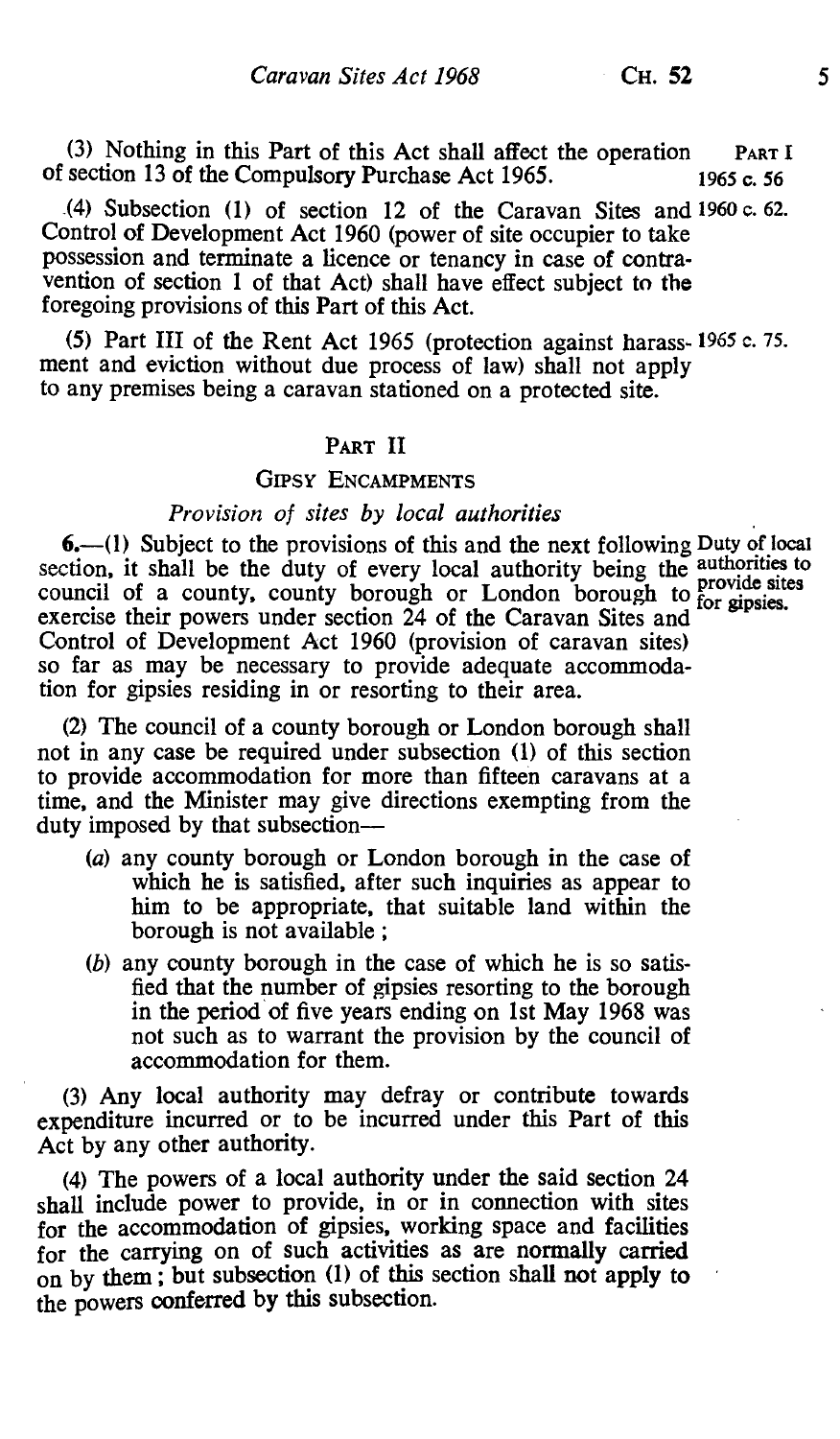6 CH. 52 Caravan Sites Act 1968

**PART II** 7.—(1) The duty imposed by section 6(1) of this Act on the Functions of council of a county shall extend only to determining what sites district are to be provided and acquiring or appropriating the necessary district are to be provided and acquiring or appropriating the necessary<br>councils and a send it shall be the duty of the council of the district in land ; and it shall be the duty of the council of the district in which any such site is located to exercise all other powers under 1960 c. 62. section 24 of the Caravan Sites and Control of Development Act 1960 in relation to the site.

> (2) The charges to be made by the council of a county district pursuant to subsection (3) of the said section 24 in respect of any such site shall be such as may be determined by the council of the county ; and the council of the county shall pay to the council of the district sums equal to their expenditure reasonably incurred under this section (including the proper proportion of the remuneration and expenses of their officers and other administrative expenditure) so far as it exceeds their receipts thereunder.

> (3) The council of any county district may, with the approval of the council of the county concerned, agree with the council of any other such district for the discharge by one of those councils, as agent for the other, of such of the functions under this section of the latter council as may be specified in the agreement.

1936 c. 49. (4) Section 320 of the Public Health Act 1936 (relinquishment to county councils of functions of county district councils) shall apply to the functions of councils of county districts under this section.

> 8.-(1) Before adopting a proposal to acquire or appropriate land for a site pursuant to this Part of this Act, the council of a county shall consult the council of the county district in which the land is situated and such other authorities and persons as they consider appropriate.

> (2) If objection is made to any such proposal by the council of a county district in or adjacent to which the land is situated and is not disposed of in consultation with the council of the county, the council of the county district may give notice of the objection to the Minister.

> (3) After considering any such objection the Minister may, as appears to him proper, give directions to the council of the county-

(a) to abandon the proposal ;

- (b) to proceed with the proposal ; or
- (c) to make an application for planning permission in respect of the proposed use of the land ;

and any application for planning permission made pursuant to such directions shall be deemed to be referred to the Minister 1962 c. 38. under section 22 of the Town and Country Planning Act 1962.

Location of sites in counties.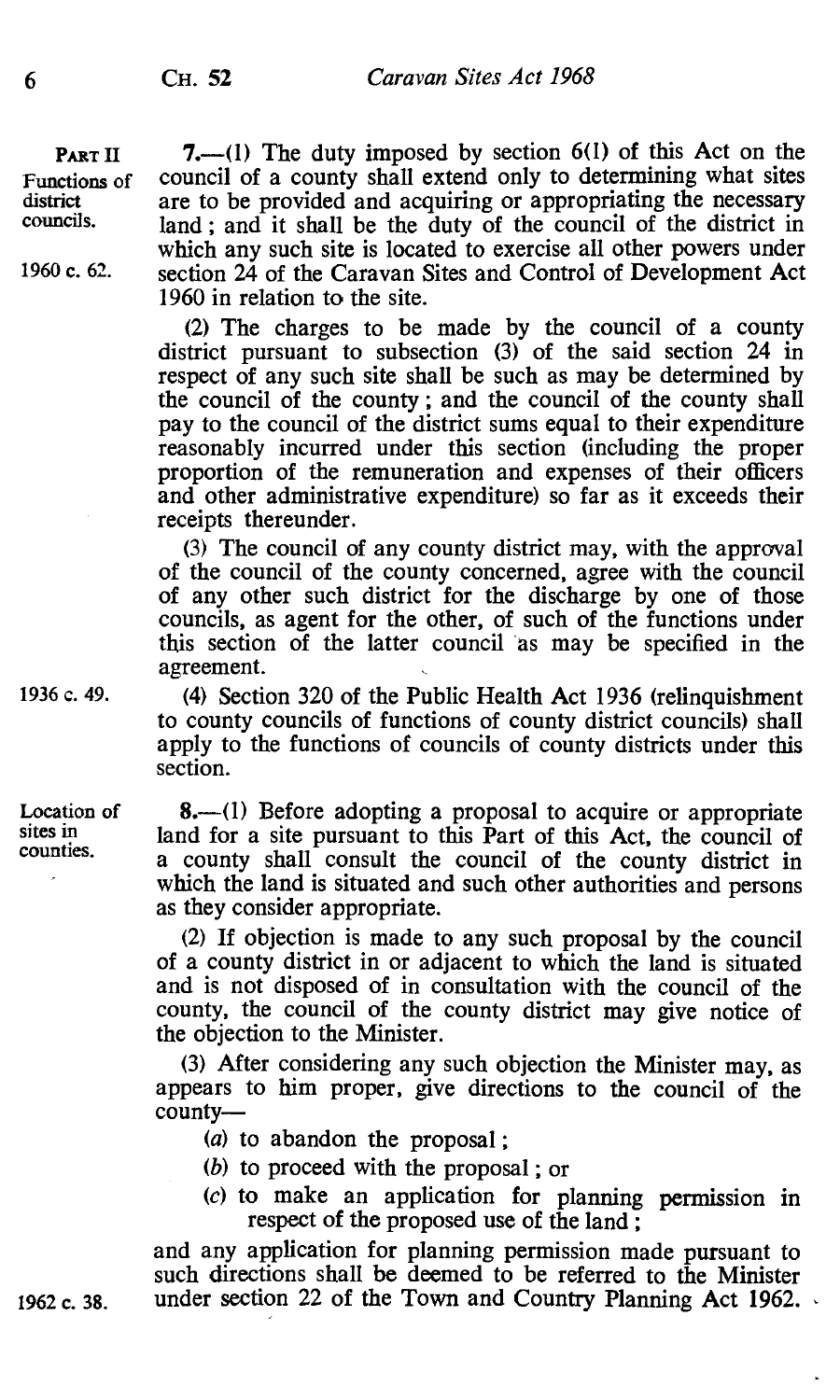**9.**—(1) Every local authority to which subsection (1) of section PART II <sup>6</sup>of this Act applies shall, as soon as may be after the commence- powers of ment of this Part of this Act, give notice to the Minister Minister. describing the number and location of sites proposed to be provided by them pursuant to that section and the numbers of caravans for which accommodation thereon is designed ; and where any site has been so provided they shall give notice to that effect to the Minister.

(2) The Minister may, if at any time it appears to him to be necessary so to do, give directions to any such local authority requiring them to provide, pursuant to the said section 6, such sites or additional sites, for the accommodation of such numbers of caravans, as may be specified in the directions ; and any such directions shall be enforceable, on the application of the Minister, by mandamus.

(3) If it appears to the Minister, upon representations made by the council of a county, that the council of any county district within the county have failed to carry out adequately their functions under this Part of this Act in relation to any site provided pursuant thereto, the Minister may by order-

- (a) transfer to the council of the county the functions of the council of the district in relation to that site ; and
- (b) authorise the council of the county to make such other arrangements for the equipment and management of the site as appear to him to be appropriate.

(4) The Minister may cause a local inquiry to be held for the purposes of the exercise of any of his functions under this Part of this Act ; and subsections (2) to (5) of section 290 of the Local Government Act 1933 (evidence at and costs of local 1933 c. 51. inquiries) shall have effect with respect to any inquiry held by virtue of this section as if the Minister were a department for the purposes of that section.

#### Control of unauthorised encampments

10.--(1) In any area designated under the following pro- Prohibition of visions of this Act as an area to which this section applies it shall unauthorised be an offence for any person being a gipsy to station a caravan designated for the purpose of residing for any period-<br>for the purpose of residing for any period-

- $(a)$  on any land situated within the boundaries of a highway ; or
- (b) on any other unoccupied land ; or
- (c) on any occupied land without the consent of the occupier.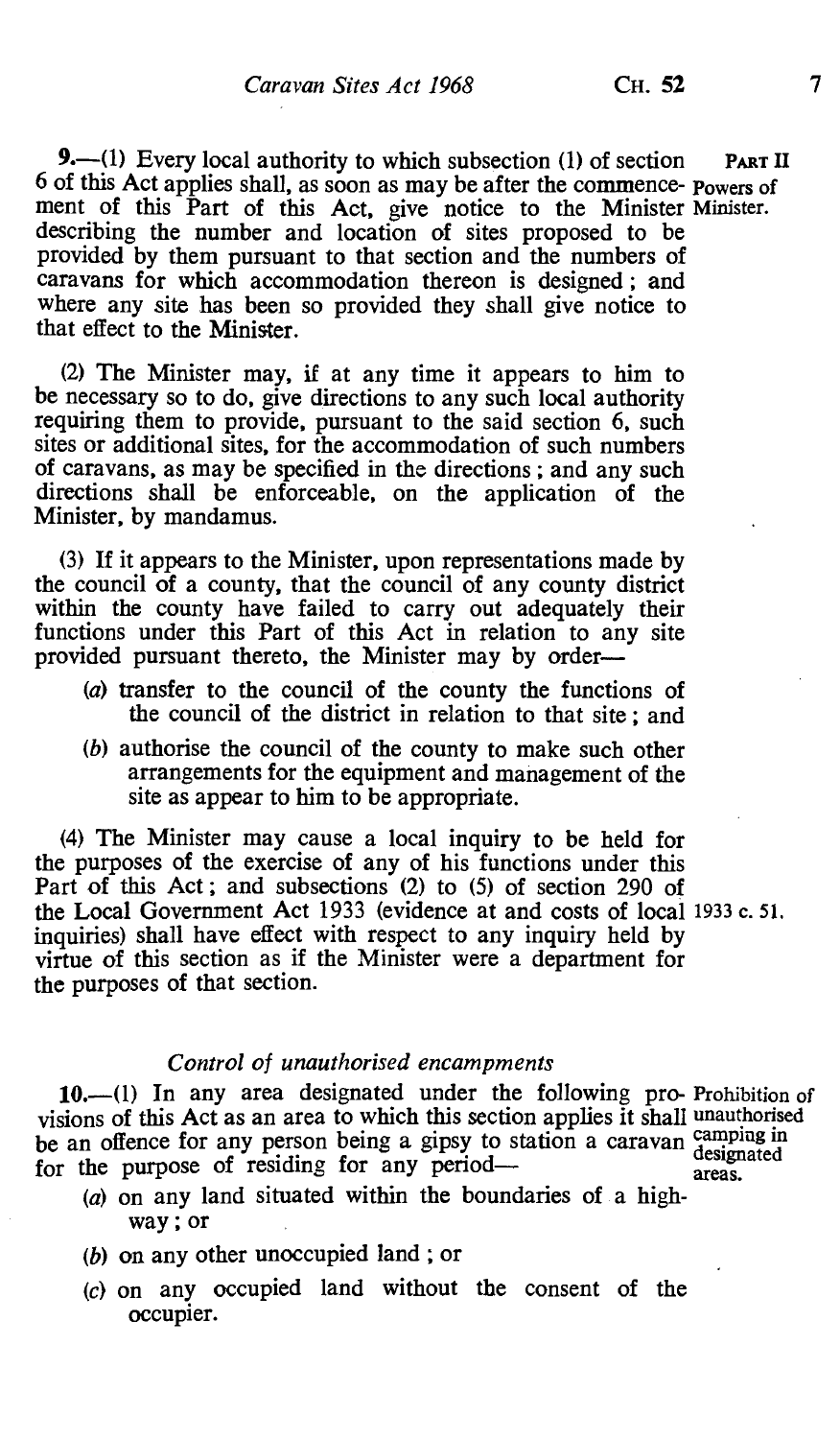PART II (2) In proceedings against any person for an offence under this section it shall be a defence to prove that the caravan was stationed on the land in consequence of illness, mechanical breakdown or other immediate emergency and that he removed it (or intended to remove it) as soon as reasonably practicable.

> (3) A person guilty of an offence under this section shall be liable on summary conviction to a fine not exceeding £20; and if the offence of which he is convicted is continued after the conviction he shall be guilty of a further offence and shall be liable in respect thereof to a fine not exceeding £5 for every day on which the offence is so continued.

Removal of unlawful encampments.

 $11.$ —(1) In any area to which section 10 of this Act applies, a magistrates' court may, on the complaint of any local authority, by order authorise that authority to take such steps as may be specified in the order for the removal from land in that area of caravans proved to the satisfaction of the court to be stationed thereon in contravention of the said section 10, and of persons residing therein.

(2) Notice of any summons issued pursuant to a complaint under this section shall be given by the local authority to the owner and occupier (if any) of the land on which the caravans are alleged to be stationed unless, after reasonable inquiries, the authority are unable to ascertain his name and address ; and the owner and occupier of any such land shall be entitled to appear and be heard in the proceedings.

(3) An order under this section may authorise the local authority, by their officers and servants-

- (a) to enter upon any land specified in the order for the purpose of carrying out the order ;
- (b) to take, in relation to any caravan to be removed pursuant to the order, such steps for securing entry and rendering it suitable for removal as may be so specified :

Provided that the local authority shall not so enter upon any occupied land unless they have given to the owner and occupier at least twenty-four hours' notice of their intention to do so, or unless after reasonable inquiries they are unable to ascertain their names and addresses.

(4) A person who wilfully obstructs any person in the execution of an order under this section shall be liable on summary conviction to a fine not exceeding £20 or, if he has previously been convicted of an offence under this subsection, not exceeding E50; and a constable may arrest without warrant any person found committing an offence under this subsection.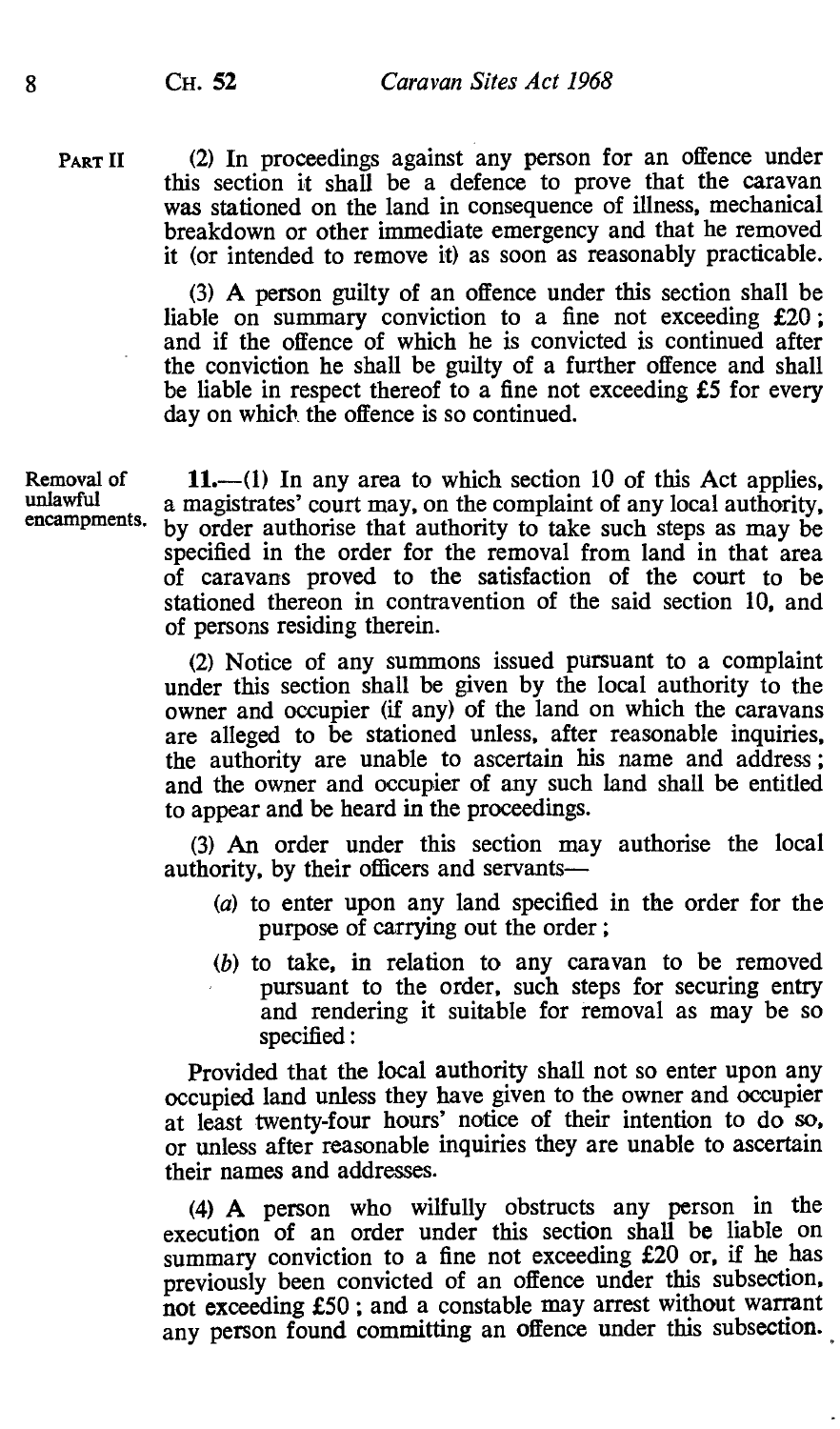12.—(1) The Minister may by order made on the application PART II of any local authority being the council of a county, a county Designation borough or a London borough, designate the area of that of areas.<br>authority as an area to which section 10 of this Act applies.

(2) The Minister shall not make such an order in respect of any area unless it appears to him either that adequate provision is made therein for the accommodation of gipsies residing in or resorting to the area, or that in all the circumstances it is not necessary or expedient to make any such provision.

(3) An order under this section may be revoked by an order made by the Minister, either on the application of the local authority or without such an application.

(4) The power of the Minister to make orders under this section shall be exercisable by statutory instrument ; and any statutory instrument made by virtue of this section shall be subject to annulment in pursuance of a resolution of either House of Parliament.

(5) Where an order under this section is made in respect of any area it shall be the duty of the local authority for that area to take such steps as are reasonably practicable to inform gipsies within the area of the making and effects of the order.

#### PART III

#### **MISCELLANEOUS**

13.—(1) A structure designed or adapted for human habi- Twin-unit<br>caravans. tation which-

- (a) is composed of not more than two sections separately constructed and designed to be assembled on a site by means of bolts, clamps or other devices ; and
- (b) is, when assembled, physically capable of being moved by road from one place to another (whether by being towed, or by being transported on a motor vehicle or trailer),

shall not be treated as not being (or as not having been) a caravan within the meaning of Part I of the Caravan Sites and 1960 c. 62. Control of Development Act 1960 by reason only that it cannot lawfully be so moved on a highway when assembled.

(2) For the purposes of Part I of the Caravan Sites and Control of Development Act 1960, the expression " caravan " shall not include a structure designed or adapted for human habitation which falls within paragraphs  $(a)$  and  $(b)$  of the foregoing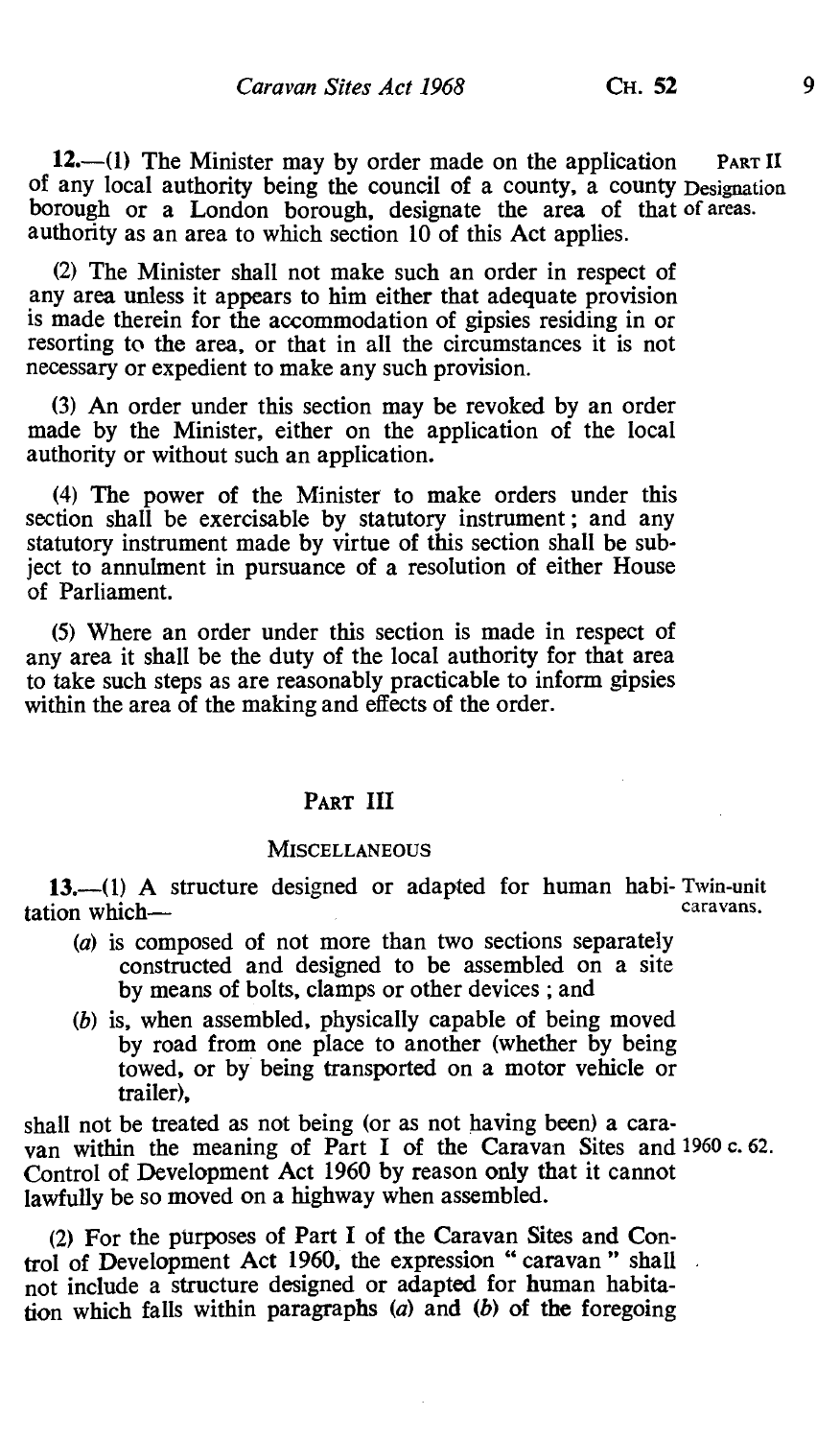#### PART III subsection if its dimensions when assembled exceed any of the following limits, namely-

- (a) length (exclusive of any drawbar): 60 feet  $(18.288)$ metres) ;
- (b) width : 20 feet  $(6.096$  metres) :
- (c) overall height of living accommodation (measured internally from the floor at the lowest level to the ceiling at the highest level) : 10 feet (3.048 metres).

(3) The Minister may by order made by statutory instrument after consultation with such persons or bodies as appear to him to be concerned substitute for any figure mentioned in subsection (2) of this section such other figure as may be specified in the order.

(4) Any statutory instrument made by virtue of subsection (3) of this section shall be subject to annulment in pursuance of a resolution of either House of Parliament.

Offences. 14.--(1) Where an offence under this Act committed by a body corporate is proved to have been committed with the consent or connivance of or to be attributable to any neglect on the part of, any director, manager, secretary or other similar officer of the body corporate or any person who is purporting to act in any such capacity, he as well as the body corporate shall be guilty of that offence and shall be liable to be proceeded against and punished accordingly.

> (2) Proceedings for an offence under this Act may be instituted by any local authority.

Financial 15. There shall be defrayed out of moneys provided by Parlia-<br>provision. ment any increase which may arise in consequence of this Act ment any increase which may arise in consequence of this Act in the sums payable out of moneys so provided in respect of rate 1966 c. 42. support grant under the Local Government Act 1966.

- Interpretation. 16. In this Act the following expressions have the following meanings that is to say—
- " caravan " has the same meaning as in Part I of the Cara-1960 c. 62. van Sites and Control of Development Act 1960, as amended by this Act ;
	- " gipsies " means persons of nomadic habit of life, whatever their race or origin, but does not include members of an organised group of travelling showmen, or of persons engaged in travelling circuses, travelling together as such ;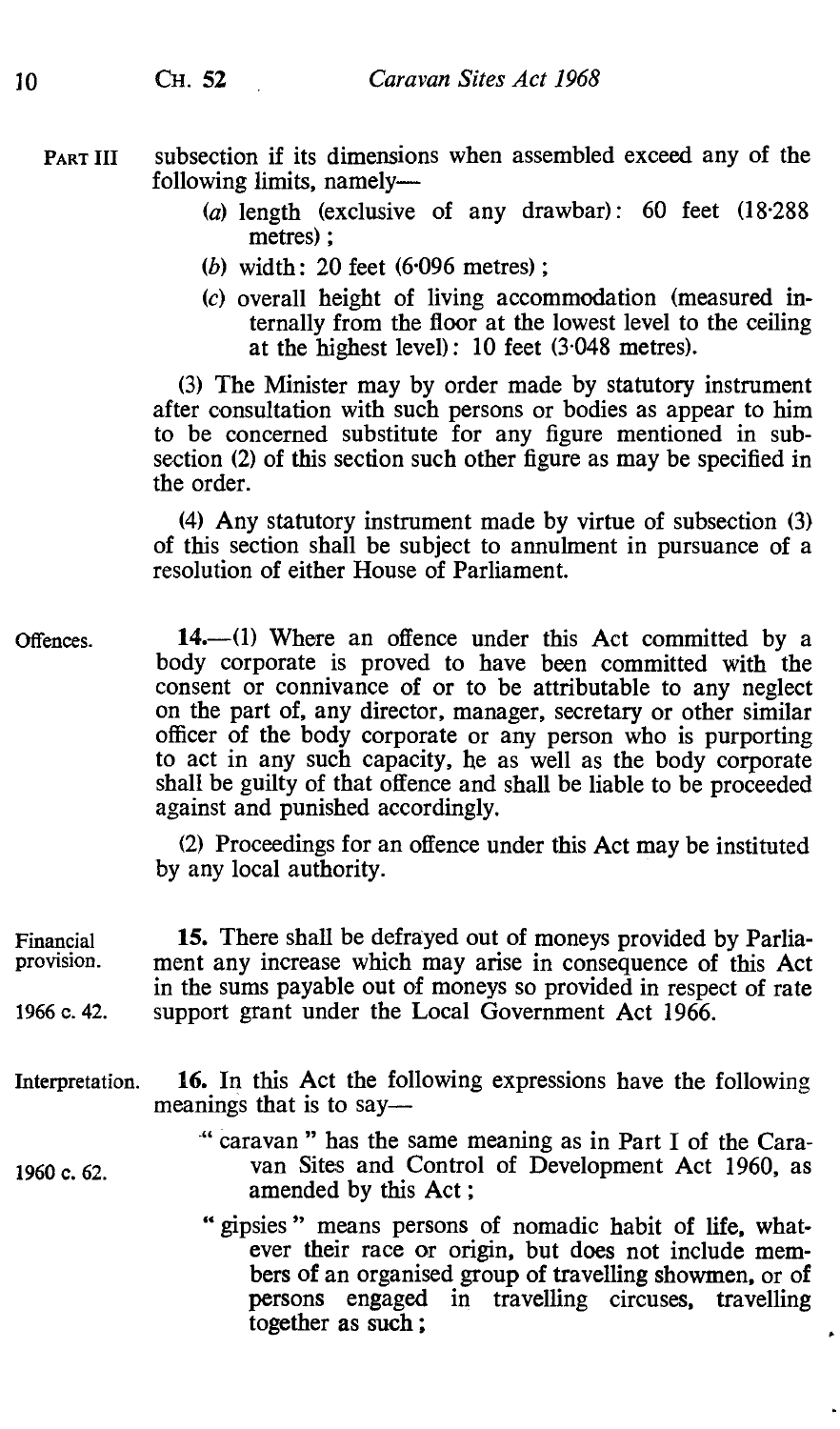- " local authority " has the same meaning as in section 24 PART III of the Caravan Sites and Control of Development Act 1960 c. 62. 1960 ;
- " the Minister " means, in England other than Monmouthshire, the Minister of Housing and Local Government, and in Wales and Monmouthshire the Secretary of State :
- " planning permission" means permission under Part III of the Town and Country Planning Act 1962. 1962 c. 38.

17.—(1) This Act may be cited as the Caravan Sites Act 1968. Short title,

commencement (2) This Act, except Part II, shall come into force at the and extent. expiration of the period of one month beginning with the day on which it is passed, and Part II shall come into force on such date as the Minister may by order made by statutory instrument appoint.

(3) This Act does not extend to Scotland or Northern Ireland.

Produced in the U.K. by Swift Printers (Sales) Limited for Controller and Chief Executive of Her Majesty's Stationery Office and Queen's Printer of Acts of Parliament LONDON: PUBLISHED BY HER MAJESTY'S STATIONERY OFFICE